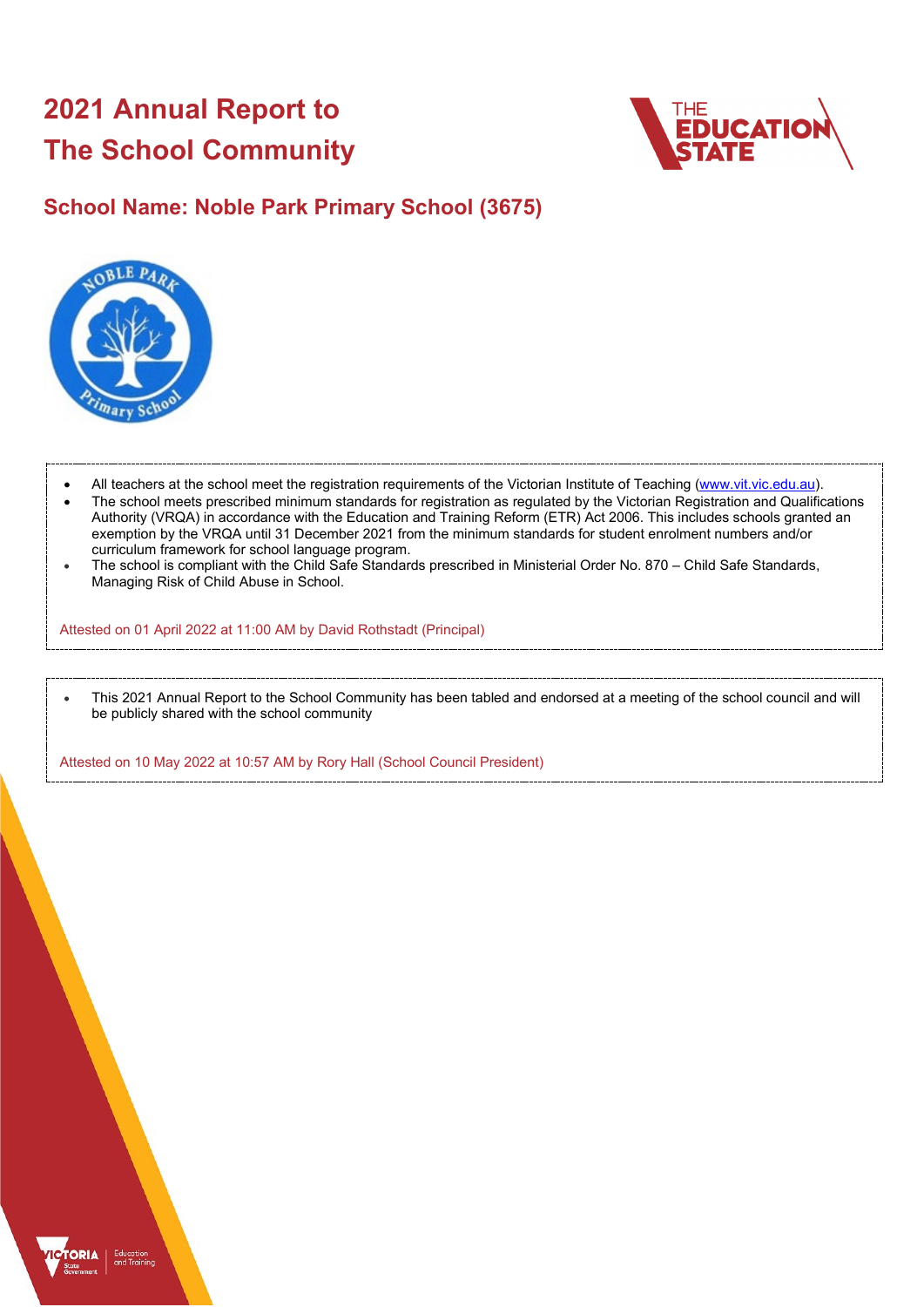

## How to read the Annual Report

## What does the *'About Our School'* commentary section of this report refer to?

The 'About our school' commentary provides a brief background on the school, an outline of the school's performance over the year and future directions.

The 'School Context' describes the school's vision, values and purpose. Details include the school's geographic location, size and structure, social characteristics, enrolment characteristics and special programs.

The 'Framework for Improving Student Outcomes (FISO)' section includes the improvement initiatives the school has selected and the progress they have made towards achieving them through the implementation of their School Strategic Plan and Annual Implementation Plan.

## What does the *'Performance Summary'* section of this report refer to?

The Performance Summary includes the following:

#### **School Profile**

- student enrolment information
- the school's 'Student Family Occupation and Education' category
- a summary of parent responses in the Parent Opinion Survey, shown against the statewide average for Primary schools
- school staff responses in the area of School Climate in the School Staff Survey, shown against the statewide average for Primary schools

#### **Achievement**

- English and Mathematics for Teacher Judgements against the curriculum
- English and Mathematics for National Literacy and Numeracy tests (NAPLAN).

#### **Engagement**

Student attendance at school

#### **Wellbeing**

Student responses to two areas in the Student Attitudes to School Survey:

- Sense of Connectedness
- Management of Bullying

Results are displayed for the latest year and the average of the last four years (where available). As NAPLAN tests were not conducted in 2020, the NAPLAN 4-year average is the average of 2018, 2019 and 2021 data in the 2021 Performance Summary.

## Considering COVID-19 when interpreting the Performance Summary

The Victorian community's experience of COVID-19, including remote and flexible learning, had a significant impact on normal school operations in 2020 and 2021. This impacted the conduct of assessments and surveys. Readers should be aware of this when interpreting the Performance Summary.

For example, in 2020 and 2021 school-based surveys ran under changed circumstances, and NAPLAN was not conducted in 2020. Absence and attendance data during this period may have been influenced by local processes and procedures adopted in response to remote and flexible learning.

Schools should keep this in mind when using this data for planning and evaluation purposes.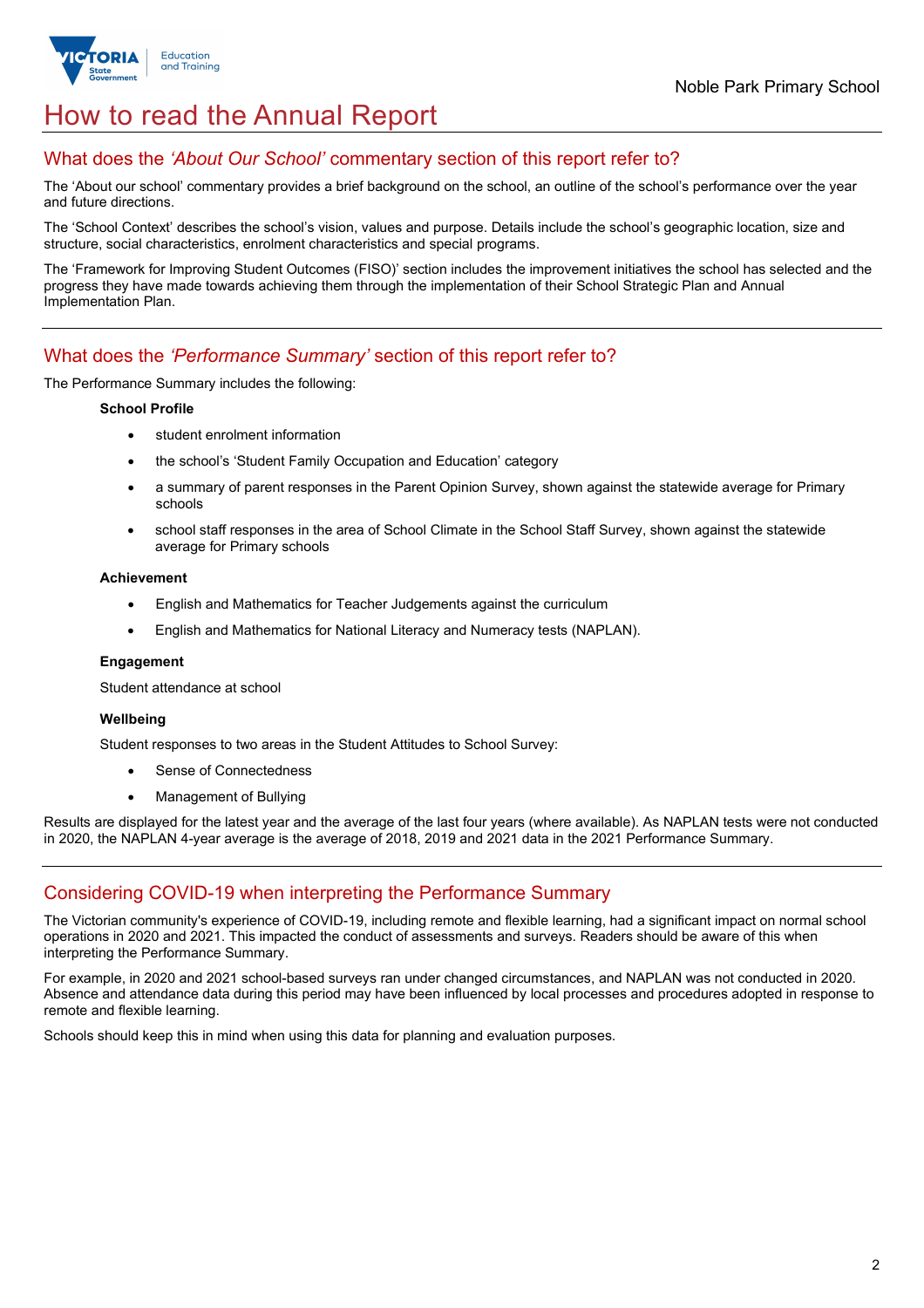

## How to read the Annual Report (continued)

## What do *'Similar Schools'* refer to?

Similar Schools are a group of Victorian government schools with similar characteristics to the school.

This grouping of schools has been created by comparing each school's socio-economic background of students, the number of non-English speaking students and the school's size and location.

## What does *'NDP'* or '*NDA*' mean?

'NDP' refers to no data being published for privacy reasons or where there are insufficient underlying data. For example, very low numbers of participants or characteristics that may lead to identification will result in an 'NDP' label.

'NDA' refers to no data being available. Some schools have no data for particular measures due to low enrolments. There may be no students enrolled in some year levels, so school comparisons are not possible.

Note that new schools only have the latest year of data and no comparative data from previous years. The Department also recognises unique circumstances in Specialist, Select Entry, English Language, Community Schools and schools that changed school type recently, where school-to-school comparisons are not appropriate.

## What is the *'Victorian Curriculum'*?

The Victorian Curriculum F–10 sets out what every student should learn during his or her first eleven years of schooling. The curriculum is the common set of knowledge and skills required by students for life-long learning, social development and active and informed citizenship.

The Victorian Curriculum is assessed through teacher judgements of student achievement based on classroom learning.

The curriculum has been developed to ensure that school subjects and their achievement standards enable continuous learning for all students, including students with disabilities.

The 'Towards Foundation Level Victorian Curriculum' is integrated directly into the curriculum and is referred to as 'Levels A to D'.

'Levels A to D' may be used for students with disabilities or students who may have additional learning needs. These levels are not associated with any set age or year level that links chronological age to cognitive progress (i.e., there is no age expected standard of achievement for 'Levels A to D').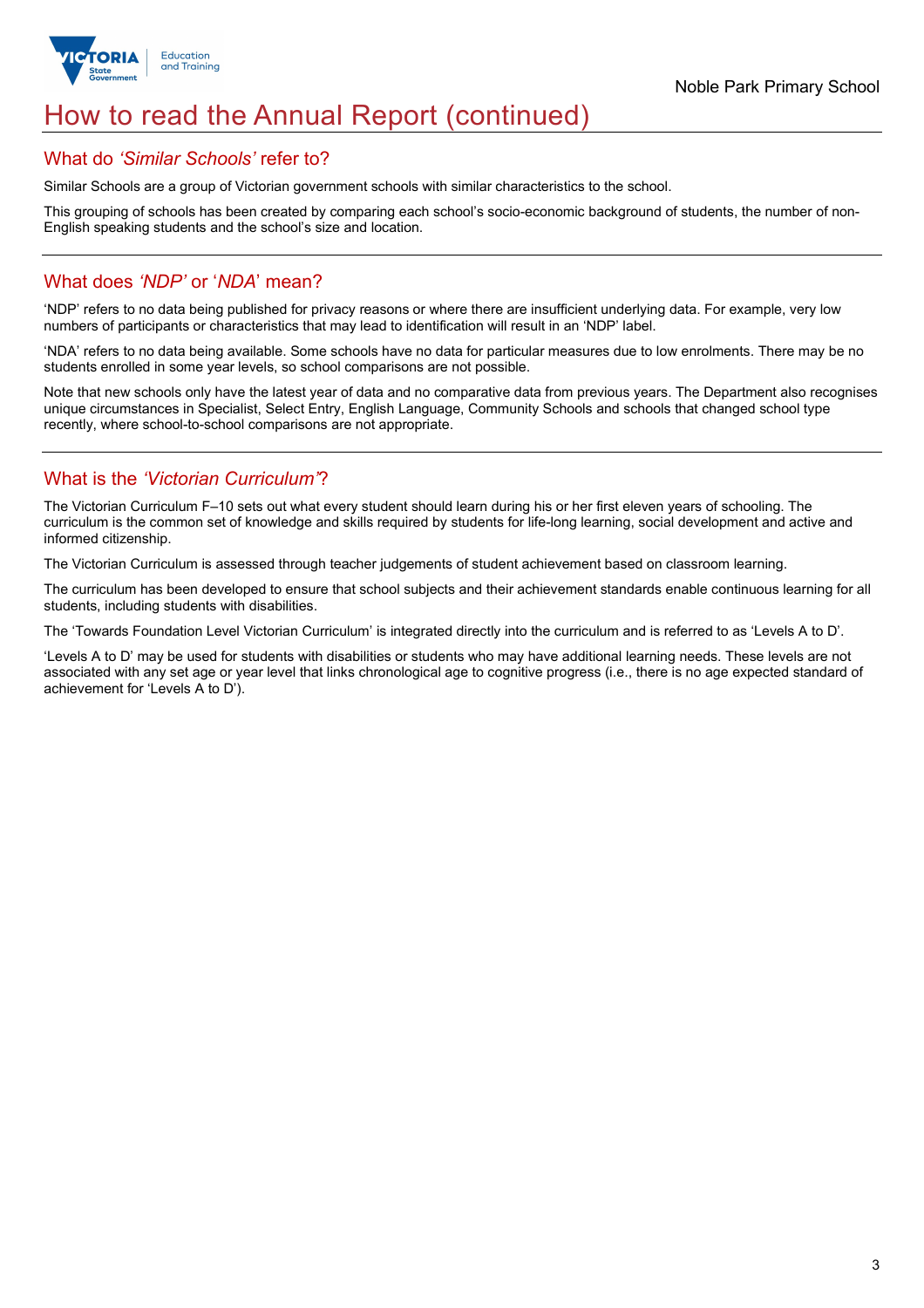



## **About Our School**

## School context

## PURPOSE STATEMENT

Noble Park Primary School caters for a diverse community with educational, social and emotional goals achieved in an environment, which utilises all available community resources and innovation to prepare students for a rewarding future.

## VISION and VALUES

Noble Park Primary School is a part of the Victorian State Education system, which has at its core the notion of opportunities for everyone, so students receive '…benefits of a quality school education'. This should occur in an environment which is safe for every child. Within that context we believe that '… it takes a village to raise a child…' and that building relationships is at the centre of any action which benefits students and the broader community, so in effect we are part of a community organisation. Noble Park Primary School students, staff, School Council and families will be engaged in a personalised curriculum, while adhering to our five core values of RESPECT, RESPONSIBILITY INTEGRITY, PLAYFULNESS and OPTIMISM.

It is our belief that learning should be occurring all day, everywhere in the school. To that end we will work tirelessly to provide stimulating educational and physical environments that foster opportunities for learning, social growth, aesthetic awareness and playfulness.

The staff and community aim to achieve the development of motivated and resilient students through vibrant programs supported by soundly researched methodology. English, especially for our students without English as their home language, Mathematics and technology will be at the core of learning programs underpinned by comprehensive pastoral programs, with students encouraged to take responsibility for their own learning. Staff will have high expectations of the students and impart that ethos to the wider school community.

The personalised curriculum will be delivered with a developmental approach, under the banner of Relational Learning. This will ensure the learning is at 'point of need' for each student, to support academic success and to develop social competencies and aesthetic awareness and skills. Learning will be responsive to the changing needs of learners and the community. Physical and creative programs will provide opportunities for students to succeed at school and beyond. Staff at the school will become leaders in teaching practice and curriculum development demonstrating a willingness to share their expertise.

Students in the International Schools Program receive the same curriculum offerings as other students. However, in some cases they access the EAL support provided to all other students who require such support.

The school will become recognised as a centre for exemplary practice for learning, in promoting our goals of personalised learning, community links and parent connectedness.

The school will partner with various organisations, agencies and corporate entities to utilise their capacity to support student learning and growth and receive mutual benefits. The school actively partners with organisations, to provide a range of diverse programs to benefit all students outside the traditional offerings of mainstream schools. To move forward we will continue to actively seek out further partnerships.

The general practices of the school will foster in students the development of attitudes that support a sense of mutual interdependence and community, working toward a sustainable environment, building leadership skills and recognising global perspectives.

The school adheres to the requirements of Ministerial Order 870 to ensure child safety, in all school environments and outside of school hours.

#### **Workforce**

The school's workforce comprises: two principal class members, one leading teacher, Assessment and Reporting and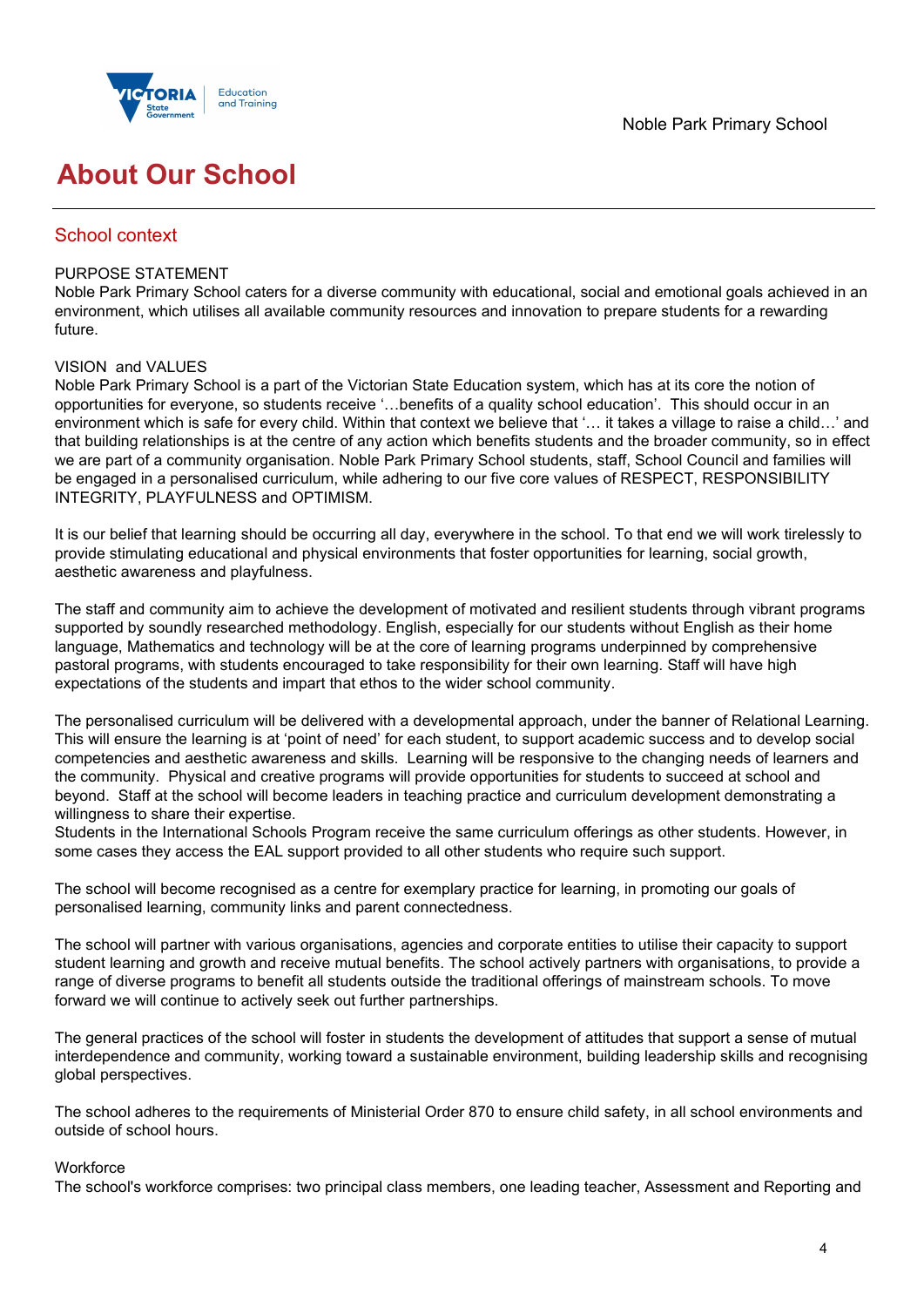

one learning specialist Numeracy, 14 Home Room Teachers, with 3 Learning support teachers in the areas of EAL, general learning support and the Tutor Learning Initiative (TLI). There are specialist teachers in the areas of PE, Music, Art, a stage ready teacher (dance and drama), a kitchen garden specialist and a grounds/handy-person. Our wellbeing team includes a speech therapist and a nurse. We also employ a community liaison person. Our Education Support/Inclusion Team comprises three office staff, four inclusion staff and three Multicultural Education Aides for Vietnamese, Khmer and Burmese languages.

#### Location

The school is located in the City of Greater Dandenong in Buckley Street, Noble Park.

#### School Profile

We are a culturally rich school community represented by up to 46 language groups with many families recently arrived in Australia. The school is the first community contact for many families, a responsibility and privilege we have great pride in undertaking. The school has been recognised for its success working with multicultural communities and as a school which provides expertise to other schools in working with those communities. Approximately 85% of our students do not speak English as their first language.

As the school ascribes to the ethos that 'it takes a village to raise a child'- to that end we are very proud of myriad partnerships with corporate and not for profit organisations that support the school.

Our grounds and other facilities have also undergone major changes. The school had worked assiduously on our play approach as we continue to transform the outdoor environment to extend our play and exploration philosophy across the entire school. We can confidently say that we are we working in a purpose built facility, with design features which have been planned to support the academic, pastoral and aesthetic needs of our students and families. Our school has received recognition of the outstanding outdoor spaces, in recent years receiving awards in the Victorian Schools Garden awards as Regional winners, 'The Most Engaging Grounds for Learning and Play' and in 2019 our grounds were recognised as the best in the state winning VSGA Kevin Heinze Perpetual trophy.

We have a strong relationship with the Indigenous community of Yarrabah in Northern Queensland. This has resulted in staff from NPPS visiting the Yarrabah School and sharing knowledge and a number of visits from their staff to NPPS. Student visits from NPPS to Yarrabah occurred in 2016, 2017, 2018 and 2019, and in 2017, 2018 and 2019 we received reciprocal visits from Yarrabah students. This venture stalled for obvious reasons during the pandemic response, however we hope to rekindle that in the future.

We have targetted engagement programs including, Future Foundations, Kitchen Garden and Stage Ready.

## Framework for Improving Student Outcomes (FISO)

The personalisation approach which is already embedded at the school was continued and to this end staff developed matrices from which students could choose activities to do their own self paced learning. During remote learning, staff were able to utilise online resources for content-delivery and assessment and consequently develop new ways of differentiating for students. These are practices which will continue into the future.

The experience of remote learning for students was not uniform. However, it is safe to say that some students thrived during this time. Amongst the students who worked on site, who were those of essential workers and 'vulnerable' students, many had a very positive experience and anecdotally staff noted that it was a turning point for a number of them receiving more individualised attention in a condensed 'community school' environment. Students learning remotely had success with managing their own learning and teachers noted particularly with reading, with the time afforded for reading more regularly, that some students exceeded what the teacher might have expected in learning growth.

Goal 1 Action 1 TLI staff continued to be a vital part of PLCs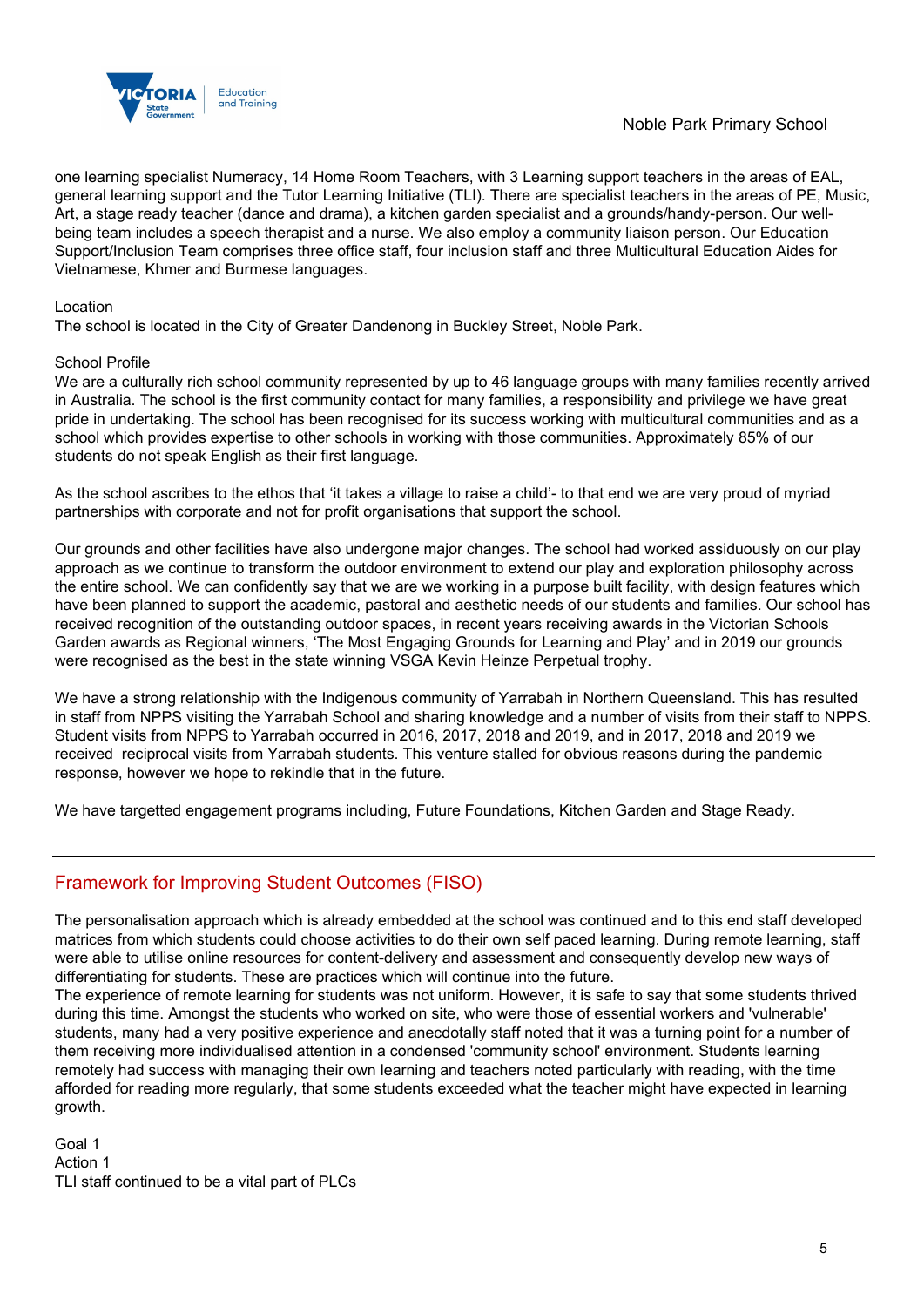

A blended model continued with the small group explicit teaching becoming the priority during remote learning. Students had access to live teaching sessions three days per week online. TLI staff have resumed the combination of co-teaching, Home Group support and clinics in Term 4.

Students had access to live explicit teaching sessions that reinforced and connected with Home Group lessons, ensuring that an appropriate pace and repetition promoted retention of new learning.

Formal assessment is being completed during onsite learning in Term 4. Modified assessment was utilised during Term 3.

Students have demonstrated achievement with F&P Reading Records and the reading/spelling of High frequency words.

Attendance concerns during remote learning has influenced some students' progress.

Lack of progress in some students has confirmed that further assessment may be required.

The TLI will continue in 2022 in the same format with modifications as required to suit the cohort. We hope to have the same staff involved to make best use of ongoing professional learning.

## Action 2-

The PLC culture has continued to be embedded and became an important aspect of staff connectedness during remote learning.

Teams met weekly and had daily communication for collaborative planning, as well as assessment, attendance, and well-being conversations.

Assessment conversations remained a priority and modification of assessment tasks for continuous assessment was a regular check in.

PLCs were able to personalise agendas and schedules to consider the wellbeing needs of staff and became an important source of monitoring and supporting colleagues

Blue time was maintained for most of remote learning as an important PLC time and to allow the focus on evidence to remain separate to general team tasks. Blue time has been reinvigorated upon the return to onsite learning and data and evidence collection have been discussed along with well-being.

Tutors remained a vital aspect of the PLC, using the blended model of small group explicit teaching linked to Home Group activities.

Termly PLC accountability conversations with leadership have been introduced this year. This has been a valuable information sharing experience and has included a focus on ILPs, goal setting, engagement, progress, and wellbeing. This has also been a valuable opportunity to engage in a 'deep dive' into specific students and hear about families, backgrounds, adjustments, and concerns.

## Action 3-

The Teaching and Learning (T&L) model provided valuable structure during remote learning. Students engaged in live and recorded online lessons that followed the T&L model. Teachers used a variety of tools to create engaging experiences with an emphasis on modelled, shared, and independent learning. Progress was monitored by observation, verbal and written responses and submitted tasks and photos, and planning for future learning was directly informed by this.

The TLI supported the whole group activities with daily small group sessions. Learning continued to link to Home Group tasks as well as individual needs and interests and ensured that students received the additional support with the targeted sessions.

Upon the return to onsite learning, tutors have been able to formally assess the students whilst supporting Action 1. TLI staff continued to be a vital part of PLCs

A blended model has continued with the small group explicit teaching becoming the priority during remote learning. Students had access to live teaching sessions three days per week online. TLI staff have resumed the combination of co-teaching, Home Group support and clinics in Term 4.

Students had access to live explicit teaching sessions that reinforced and connected with Home Group lessons, ensuring that an appropriate pace and repetition promoted retention of new learning.

Formal assessment is being completed during onsite learning in Term 4. Modified assessment was utilised during Term 3.

Students have demonstrated achievement with F&P Reading Records and the reading/spelling of High frequency words.

Attendance concerns during remote learning has influenced some students' progress.

Lack of progress in some students has confirmed that further assessment may be required.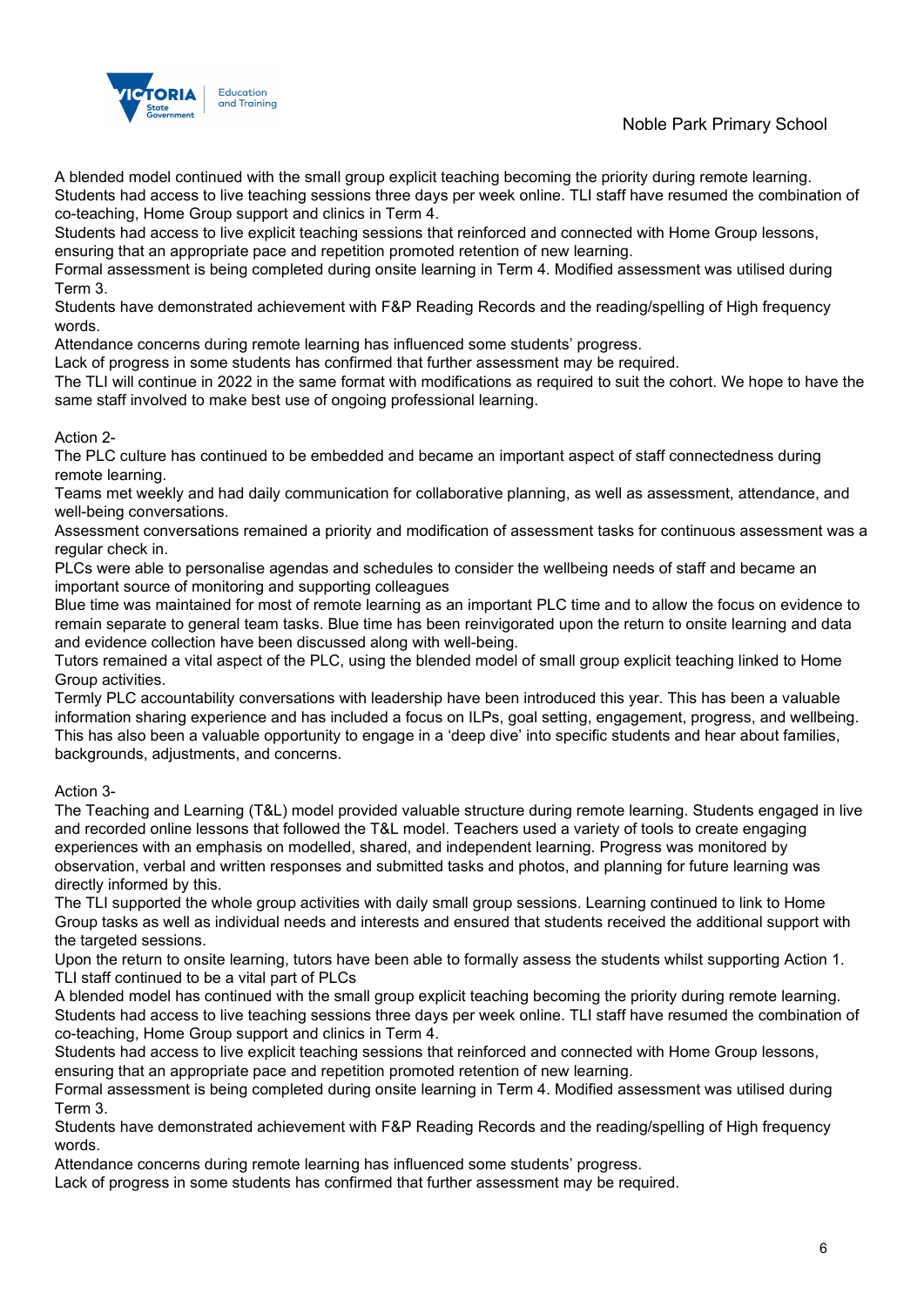

The TLI will continue in 2022 in the same format with modifications as required to suit the cohort. We hope to have the same staff involved to make best use of ongoing professional learning.

Specific achievement and target details to follow as assessments are completed.

Action 2-

PLC culture has continued to be embedded and became an important aspect of staff connectedness during remote learning.

Teams met weekly and had daily communication for collaborative planning, as well as assessment, attendance, and well-being conversations.

Assessment conversations remained a priority and modification of assessment tasks for continuous assessment was a regular check in.

PLCs were able to personalise agendas and schedules to consider the wellbeing needs of staff and became an important source of monitoring and supporting colleagues

Blue time was maintained for most of remote learning as an important PLC time and to allow the focus on evidence to remain separate to general team tasks. Blue time has been reinvigorated upon the return to onsite learning and data and evidence collection have been discussed along with well-being.

Tutors remained a vital aspect of the PLC, using the blended model of small group explicit teaching linked to Home Group activities.

Termly PLC accountability conversations with leadership have been introduced this year. This has been a valuable information sharing experience and has included a focus on ILPs, goal setting, engagement, progress, and wellbeing. This has also been a valuable opportunity to engage in a 'deep dive' into specific students and hear about families, backgrounds, adjustments, and concerns.

## Action 3-

The T&L model provided valuable structure during remote learning. Students engaged in live and recorded online lessons that followed the T&L model. Teachers used a variety of tools to create engaging experiences with an emphasis on modelled, shared, and independent learning. Progress was monitored by observation, verbal and written responses and submitted tasks and photos, and planning for future learning was directly informed by this. The TLI supported the whole group activities with daily small group sessions. Learning continued to link to Home Group tasks as well as individual needs and interests and ensured that students received the additional support with the targeted sessions.

Upon the return to onsite learning, tutors have been able to formally assess the students whilst supporting continued engagement in literacy tasks.

## Achievement

The data below demonstrates our successes in achieving almost all targets. We are confident that one of the main contributors to this success, was the commitment to spend a few hours on each day of remote learning directly teaching and being available to students. Utilising the school's Teaching and Learning model and tracking student achievement in PLCs, particularly using our reading growth charts contributed to effective point of need teaching.

Improve literacy outcomes for all students

12 month Target 2.1

By the end of 2021, increase the percentages of Year 3 students in the top two bands of NAPLAN for reading from 36% (2019) to be at or above 37%, and for Year 5 students in reading from 16% (2019) to be at or above 20%. Both these targets were met, with the outcome for year 5 top two bands going to to 39%, well above similar schools. By the end of 2021, increase the percentages of Year 5 students in the top two bands of NAPLAN for writing from 10% (2019) to be at or above 15%. We did not meet the writing goal, only moving by 2% in the top 2 bands to 12% from a low base.

By the end of 2021, decrease the percentages of Year 5 students in the bottom two bands of NAPLAN for Reading from 30% (2019) to be at or below 25%.This target was met with only 16% of students in the bottom 2 bands.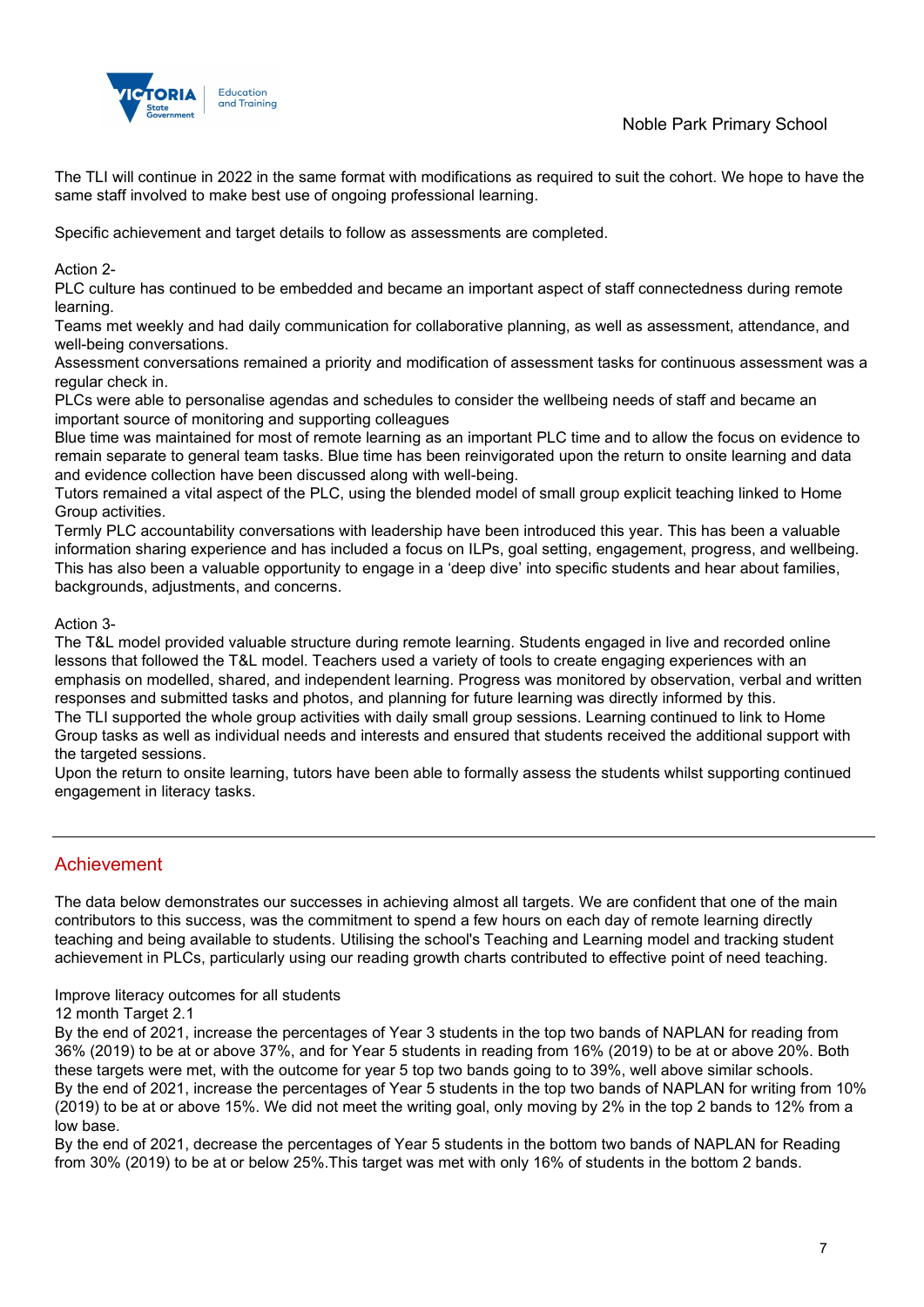

#### 12 month Target 2.2

By the end of 2021, increase the percentages of high Benchmark Growth in NAPLAN for reading from 17% (2019) to be at or above 20% and decrease low Benchmark Growth for reading from 26% (2019) to be at or below 25%. Both targets were met with the former exceeded by 3% and the latter by 14%.

By the end of 2021, increase the percentages of high Benchmark Growth in NAPLAN for writing from 22% (2019) to be at or above 25%.

This target was met.

By the end of 2020, the percentages of positive endorsement measures in the parent survey will increase for: School communication from 85% to 87%- While the exact data is not available in the summary of the Parent Survey, in response to the following two questions they were endorsed positively by 96% and 92% respectively for the following two variables:

'I am able to get the information I need through the school's regular communication channels'

'There is effective two-way communication between the teachers and parents/caregivers/guardians at this school'

12 month Target 3.1

By the end of 2021, increase the percentages of high Benchmark Growth in NAPLAN for numeracy from 17% (2019) to 25% (equal with state 2019), and decrease low Benchmark Growth for numeracy from 28% (2019) to 25% (equal with state 2019).

We exceeded both targets with high growth moving to 36% and low growth being reduced to 16%.

12 month Target 3.2

By the end of 2021, increase the percentages of students in the top two bands of NAPLAN for numeracy from:

• Year 3 - 22% (2019) to be at or above 25%. Exceeded significantly with 35% in the top two bands.

• Year 5 - 10% (2019) to be at or above 15%. Exceeded significantly with 25% in the top two bands.

By the end of 2021, decrease the percentages of students in the bottom two bands of NAPLAN for numeracy from:

• Year 5 - 30% (2019) to be at or below 25%. There were only 22% of students in the bottom two bands.

## **Engagement**

The first thing to note about student engagement at NPPS is that our 'Student Absence' is below similar schools for both last year and our 4 year average, with the latter measure being almost on the state average. During remote learning our staff remained on-line for extended periods of time, acknowledging that to maintain the high levels of engagement that staff would need to be readily available to students. Our attendance during remote learning was very strong and the DET parent satisfaction survey shows us tracking well above the state.

Due to staff maintaining contact during most of the school day using digital platforms, it is our belief that this supported students ability to make a relatively seamless return to school on-site.

To continue to strive to improve attendance we have adopted the following strategies:- phone calls after three days absence and home visits, parents and students sign a school attendance agreement, newsletter articles describing the importance of avoiding missing school and our foundation transition sending a strong message regarding the importance of regular attendance.

Given the Covid situation last year we did see a slight increase in our absence with our absence being slightly less than like schools at 18.1 days per student and our 4 year average at 16.5 days which compares favourably with the state.

For 2022 a focus will be to arrest the lack of punctuality for a few students. The approach will rely on senior staff greeting all students at the start of the day and supporting parents of students who are frequently late to consider strategies for arriving on time.

## **Wellbeing**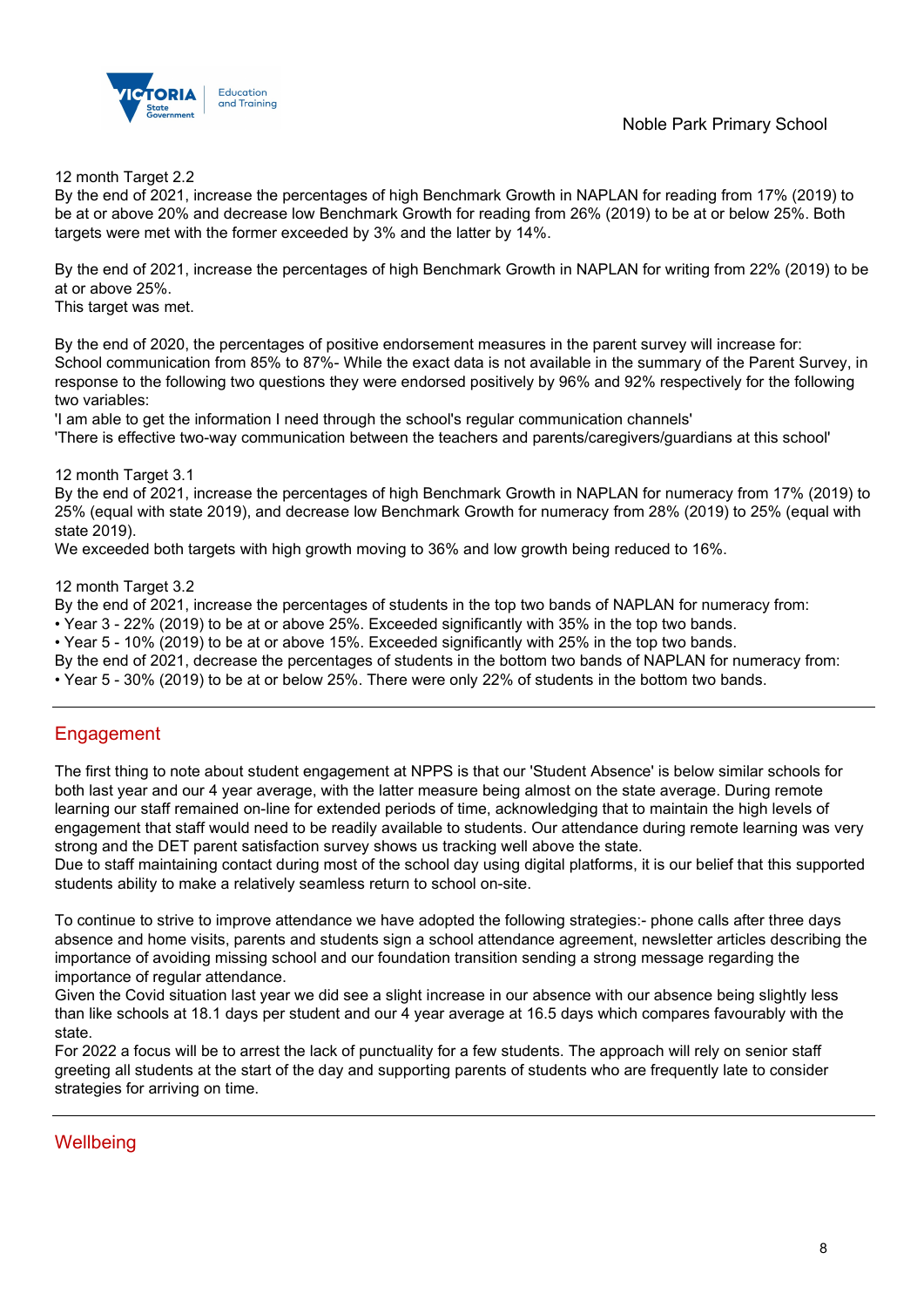

In the context of Covid-19, our goals were to keep all students, staff and families connected and support at-risk student, staff and families.

To that end we undertook the following actions:

We developed learning packs for all families with a range of resources, to support learning and physical activity. These were collected or delivered to families, early in the first period of remote learning.

Vulnerable students, as well as those students whose parents were essential workers were invited on-site. We were pro-active in inviting students whose learning seemed at risk when it was being delivered remotely.

Our speech therapist was onsite supporting students – with a particular focus on social interactions with social stories for vulnerable students.

There was a coordinated approach for vulnerable families e.g. two mobile phone numbers posted in the parent portal/ school phone diverted to the Principal and Assistant Principal. Our vulnerable families were contacted regularly to see how they were managing.

Food deliveries were made on a weekly basis to families which were experiencing financial difficulties. Over 90 digital devices were distributed to families, many with internet dongles.

Some staff were challenged by the isolation of remote learning. We set up opportunities for them to have collegiate sessions, invited those on-site who would benefit from time away from home to fill a roster of staff to support students learning on-site.

Attitudes to Schools data was not collected for all years 4-6 students which makes it difficult to comment on our strategic goals. However, the 4 year averages show positive trends.

2022 will see the school continue to focus on staff training to support students who have faced challenges during the last two years.

## Finance performance and position

#### Last year's to be reworked

All funds received from the Department, or raised by the school, have been expended, or committed to subsequent years, to support the achievement of educational outcomes and other operational needs of the school, consistent with Department policies, School Council approvals and the intent/purposes for which funding was provided or raised. While the school maintains a healthy bank balance and is well resourced, there will be some challenges for the coming year. Our enrolments for this year remain similar to previous years. The school council approved budget for 2022 projects that we will continue to aim to defray our DET deficit with up to \$100,000 to be converted to credit in the SRP. This will mean that the school will have to exercise some fiscal restraint during 2022.

> **For more detailed information regarding our school please visit our website at [http://www.nobleparkps.vic.edu.au](http://www.nobleparkps.vic.edu.au/)**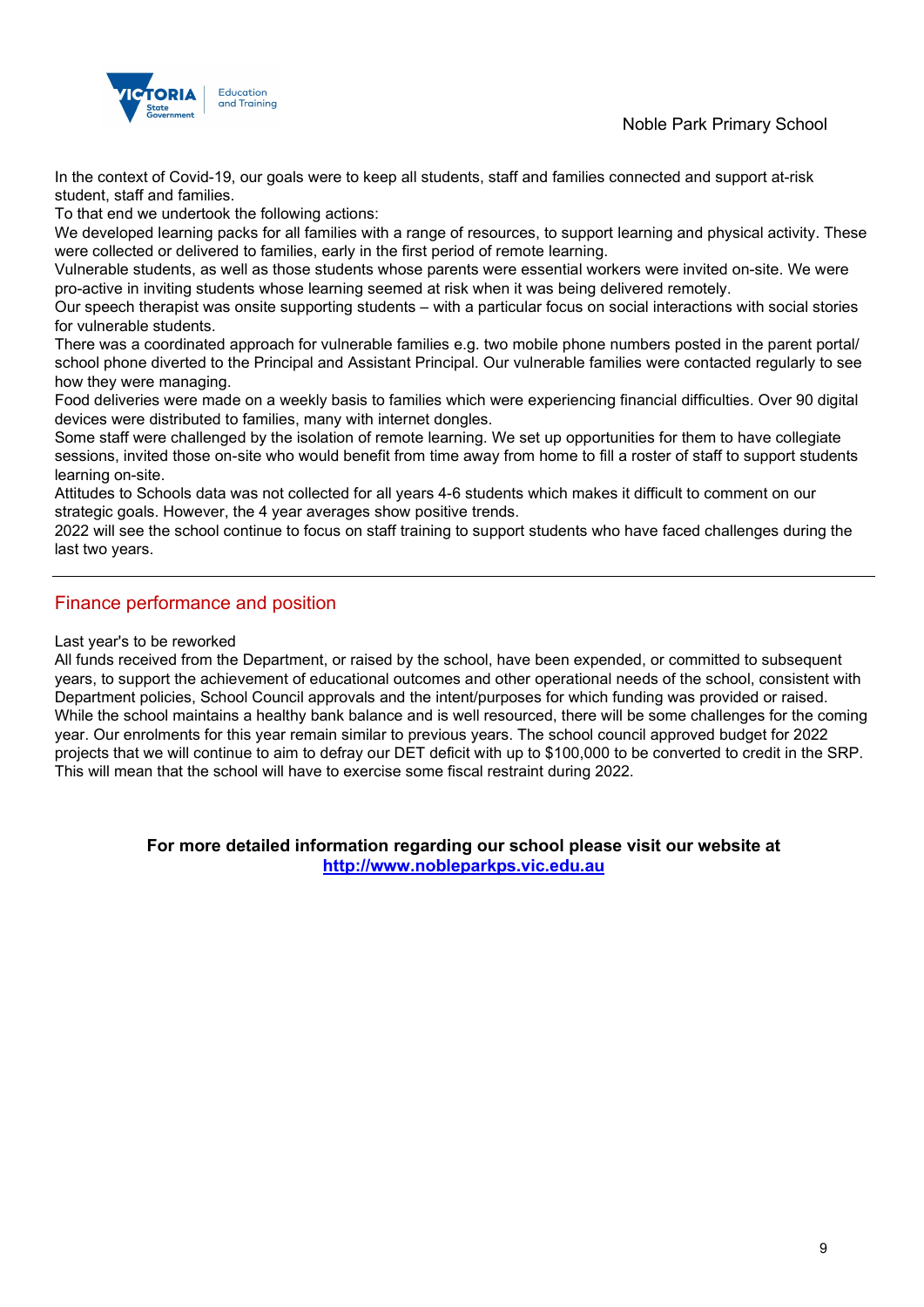

# **Performance Summary**

The Performance Summary for government schools provides an overview of how this school is contributing to the objectives of the Education State and how it compares to other Victorian government schools.

All schools work in partnership with their school community to improve outcomes for children and young people. Sharing this information with parents and the wider school community helps to support community engagement in student learning, a key priority of the Framework for Improving Student Outcomes.

Refer to the 'How to read the Annual Report' section for help on how to interpret this report.

## SCHOOL PROFILE

#### **Enrolment Profile**

A total of 304 students were enrolled at this school in 2021, 157 female and 147 male.

70 percent of students had English as an additional language and 0 percent were Aboriginal or Torres Strait Islander.

#### **Overall Socio-Economic Profile**

The overall school's socio-economic profile is based on the school's Student Family Occupation and Education index (SFOE).

SFOE is a measure of socio-educational disadvantage of a school, based on educational and employment characteristics of the parents/carers of students enrolled at the school. Possible SFOE band values are: Low, Low-Medium, Medium and High. A 'Low' band represents a low level of socio-educational disadvantage, a 'High' band represents a high level of socio-educational disadvantage.

This school's SFOE band value is: High

#### **Parent Satisfaction Summary**

The percent endorsement by parents on their school satisfaction level, as reported in the annual Parent Opinion Survey.

Percent endorsement indicates the percent of positive responses (agree or strongly agree) from parents who responded to the survey.



#### **School Staff Survey**

The percent endorsement by staff on School Climate, as reported in the annual School Staff Survey.

Percent endorsement indicates the percent of positive responses (agree or strongly agree) from staff who responded to the survey. Data is suppressed for schools with three or less respondents to the survey for confidentiality reasons.

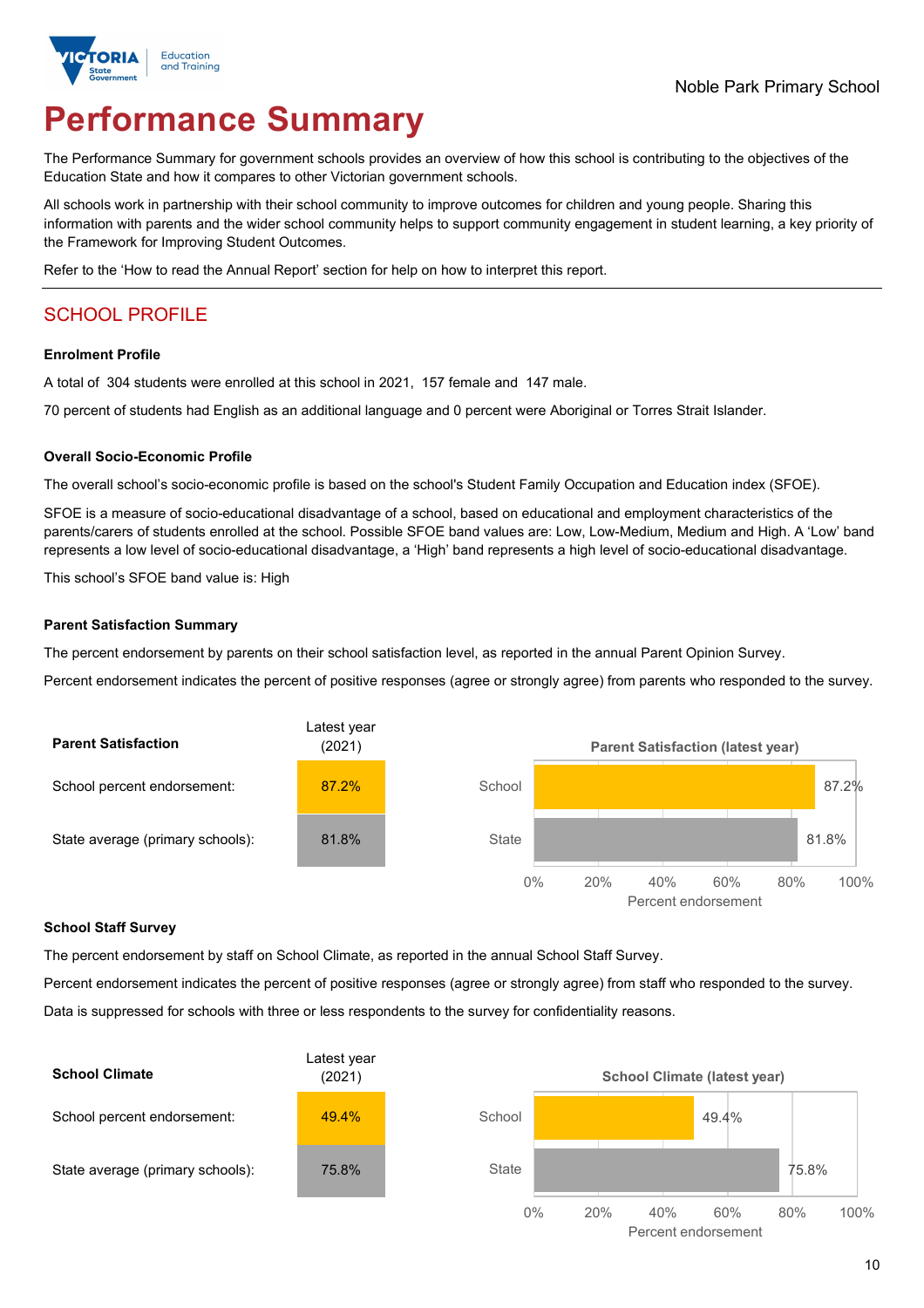

## ACHIEVEMENT

*Key: 'Similar Schools' are a group of Victorian government schools that are like this school, taking into account the school's socioeconomic background of students, the number of non-English speaking students and the size and location of the school.*

#### **Teacher Judgement of student achievement**

Percentage of students working at or above age expected standards in English and Mathematics.



Percent students at or above age expected level

| <b>Mathematics</b><br>Years Prep to 6                             | Latest year<br>(2021) |
|-------------------------------------------------------------------|-----------------------|
| School percent of students at or above age<br>expected standards: | 68.9%                 |
| Similar Schools average:                                          | 70.0%                 |
| State average:                                                    | 84.9%                 |

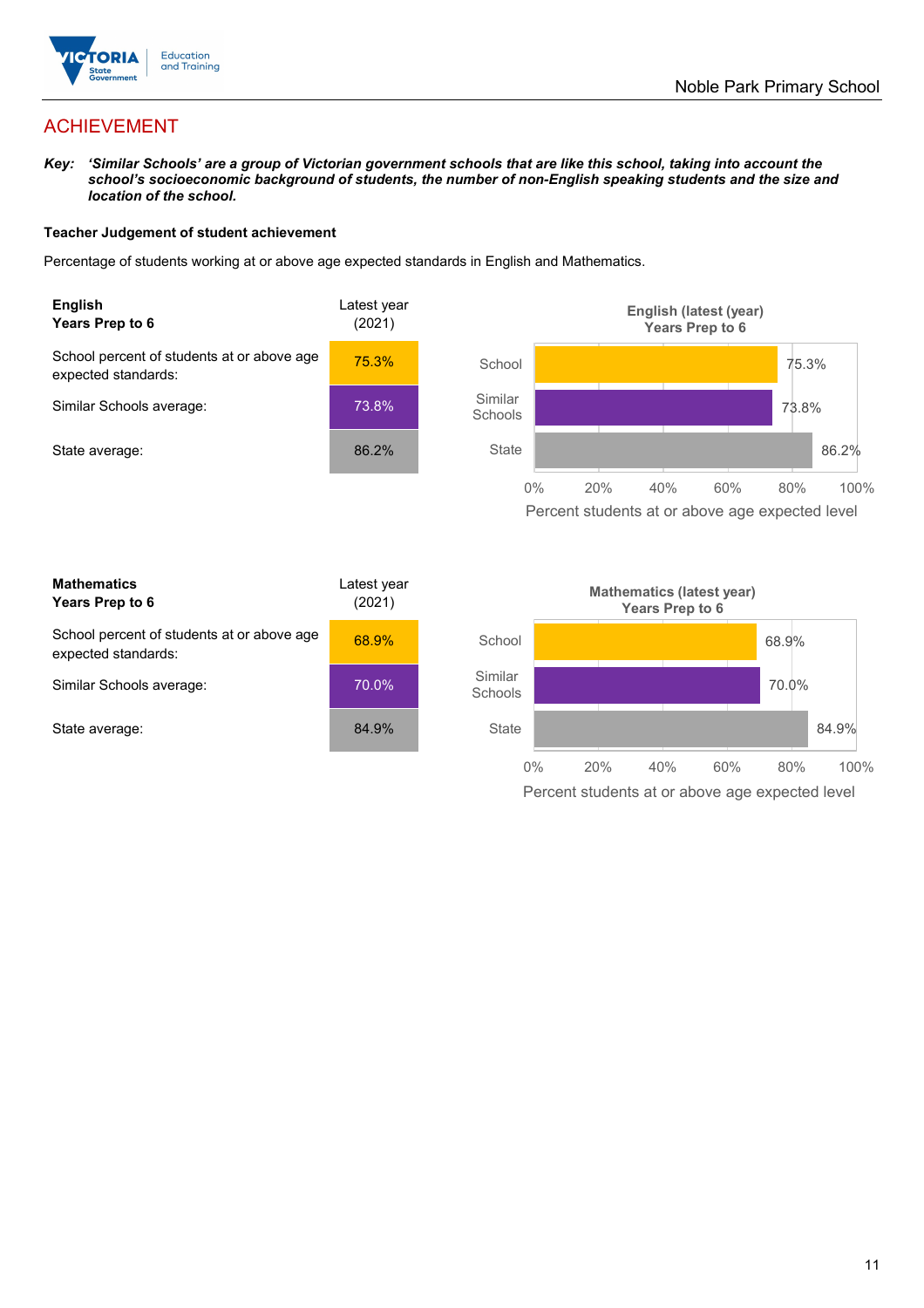

## ACHIEVEMENT (continued)

*Key: 'Similar Schools' are a group of Victorian government schools that are like this school, taking into account the school's socioeconomic background of students, the number of non-English speaking students and the size and location of the school.*

#### **NAPLAN**

Percentage of students in the top three bands of testing in NAPLAN.

Note: NAPLAN tests were not conducted in 2020, hence the 4-year average is the average of 2018, 2019 and 2021 data.

| Reading<br>Year 3                                 | Latest year<br>(2021) | $4$ -year<br>average |                    | <b>NAPLAN Reading (latest year)</b><br>Year <sub>3</sub>                   |
|---------------------------------------------------|-----------------------|----------------------|--------------------|----------------------------------------------------------------------------|
| School percent of students in<br>top three bands: | 54.8%                 | 59.7%                | School             | 54.8%                                                                      |
| Similar Schools average:                          | 64.1%                 | 61.8%                | Similar<br>Schools | 64.1%                                                                      |
| State average:                                    | 76.9%                 | 76.5%                | <b>State</b>       | 76.9%                                                                      |
|                                                   |                       |                      | $0\%$              | 20%<br>40%<br>60%<br>80%<br>100%<br>Percent of students in top three bands |
| <b>Reading</b><br>Year <sub>5</sub>               | Latest year<br>(2021) | 4-year<br>average    |                    | <b>NAPLAN Reading (latest year)</b><br>Year 5                              |
| School percent of students in<br>top three bands: | 65.9%                 | 51.7%                | School             | 65.9%                                                                      |
| Similar Schools average:                          | 52.8%                 | 49.2%                | Similar<br>Schools | 52.8%                                                                      |
| State average:                                    | 70.4%                 | 67.7%                | <b>State</b>       | 70.4%                                                                      |
|                                                   |                       |                      | $0\%$              | 20%<br>40%<br>60%<br>80%<br>100%<br>Percent of students in top three bands |
|                                                   |                       |                      |                    |                                                                            |
| <b>Numeracy</b><br>Year <sub>3</sub>              | Latest year<br>(2021) | 4-year<br>average    |                    | <b>NAPLAN Numeracy (latest year)</b><br>Year <sub>3</sub>                  |
| School percent of students in<br>top three bands: | 56.5%                 | 58.2%                | School             | 56.5%                                                                      |
| Similar Schools average:                          | 50.9%                 | 49.5%                | Similar<br>Schools | 50.9%                                                                      |
| State average:                                    | 67.6%                 | 69.1%                | <b>State</b>       | 67.6%                                                                      |
|                                                   |                       |                      | $0\%$              | 40%<br>60%<br>100%<br>20%<br>80%<br>Percent of students in top three bands |
| <b>Numeracy</b><br>Year 5                         | Latest year<br>(2021) | 4-year<br>average    |                    | <b>NAPLAN Numeracy (latest year)</b><br>Year 5                             |
| School percent of students in<br>top three bands: | 62.5%                 | 40.8%                | School             | 62.5%                                                                      |
| Similar Schools average:                          | 42.7%                 | 41.1%                | Similar<br>Schools | 42.7%                                                                      |
| State average:                                    | 61.6%                 | 60.0%                | State              | 61.6%                                                                      |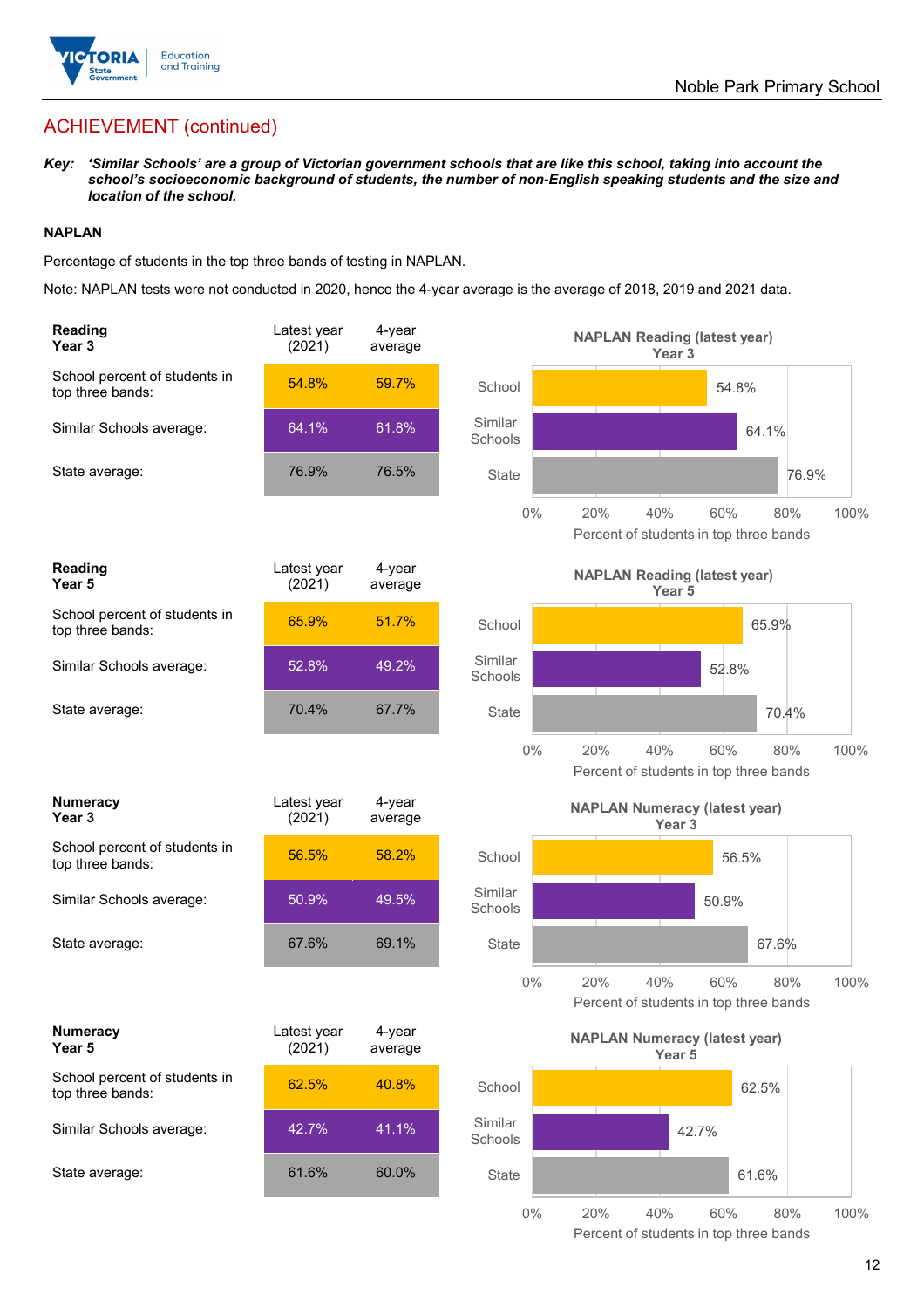

## ACHIEVEMENT (continued)

## **NAPLAN Learning Gain**

NAPLAN learning gain is determined by comparing a student's current year result relative to the results of all 'similar' Victorian students (i.e., students in all sectors in the same year level who had the same score two years prior). If the current year result is in the top 25 percent, their gain level is categorised as 'High'; middle 50 percent is 'Medium'; bottom 25 percent is 'Low'.

#### **Learning Gain Year 3 (2019) to Year 5 (2021)**

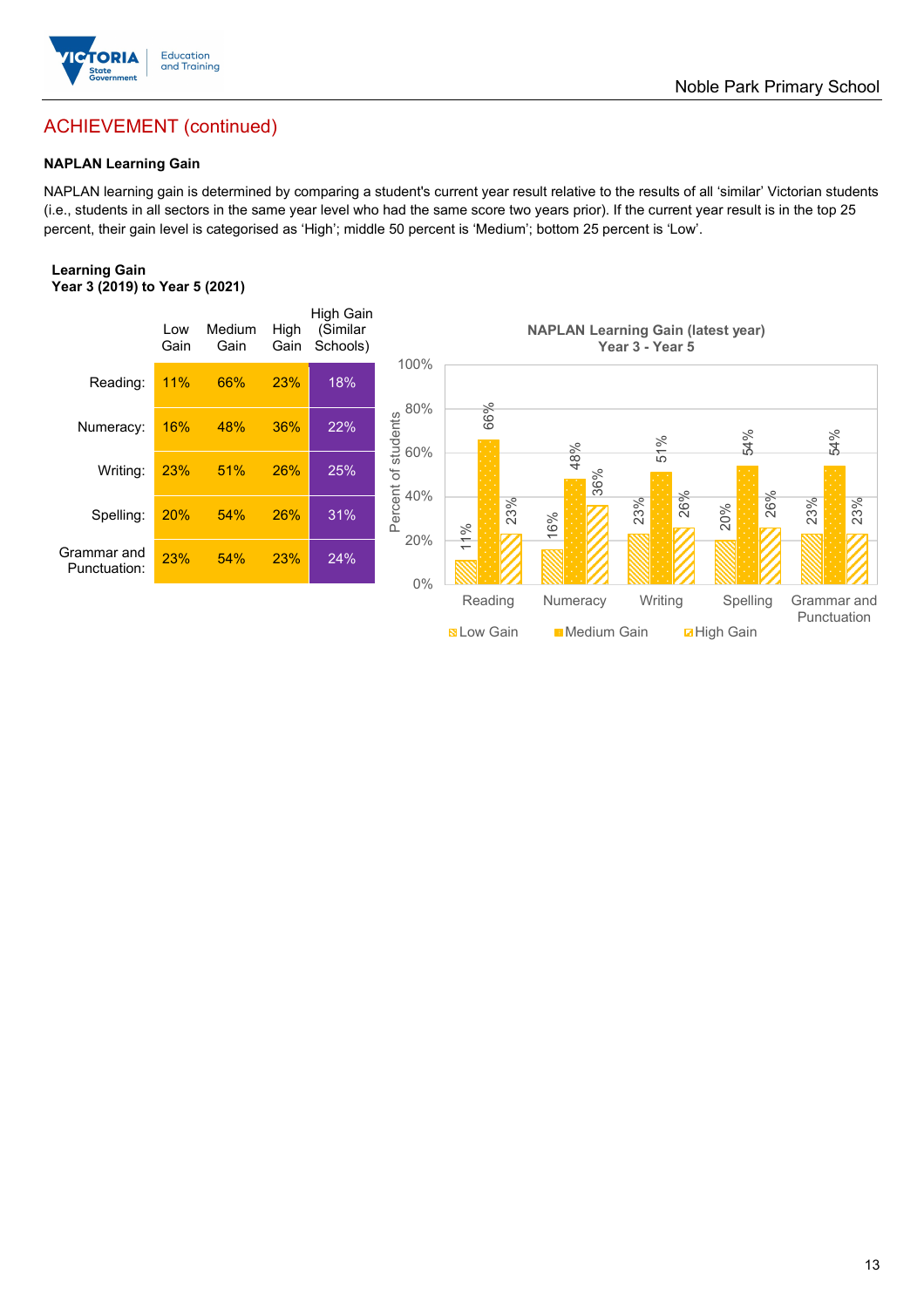

## ENGAGEMENT

*Key: 'Similar Schools' are a group of Victorian government schools that are like this school, taking into account the school's socioeconomic background of students, the number of non-English speaking students and the size and location of the school.*

#### **Average Number of Student Absence Days**

Absence from school can impact on students' learning. Common reasons for non-attendance include illness and extended family holidays. Absence and attendance data in 2020 and 2021 may have been influenced by COVID-19.



#### **Attendance Rate (latest year)**

|                                             | Prep | Year 1 | Year 2 | Year 3 | Year 4 | Year 5 | Year 6 |
|---------------------------------------------|------|--------|--------|--------|--------|--------|--------|
| Attendance Rate by year level<br>$(2021)$ : | 92%  | 88%    | 91%    | 90%    | 89%    | 93%    | 92%    |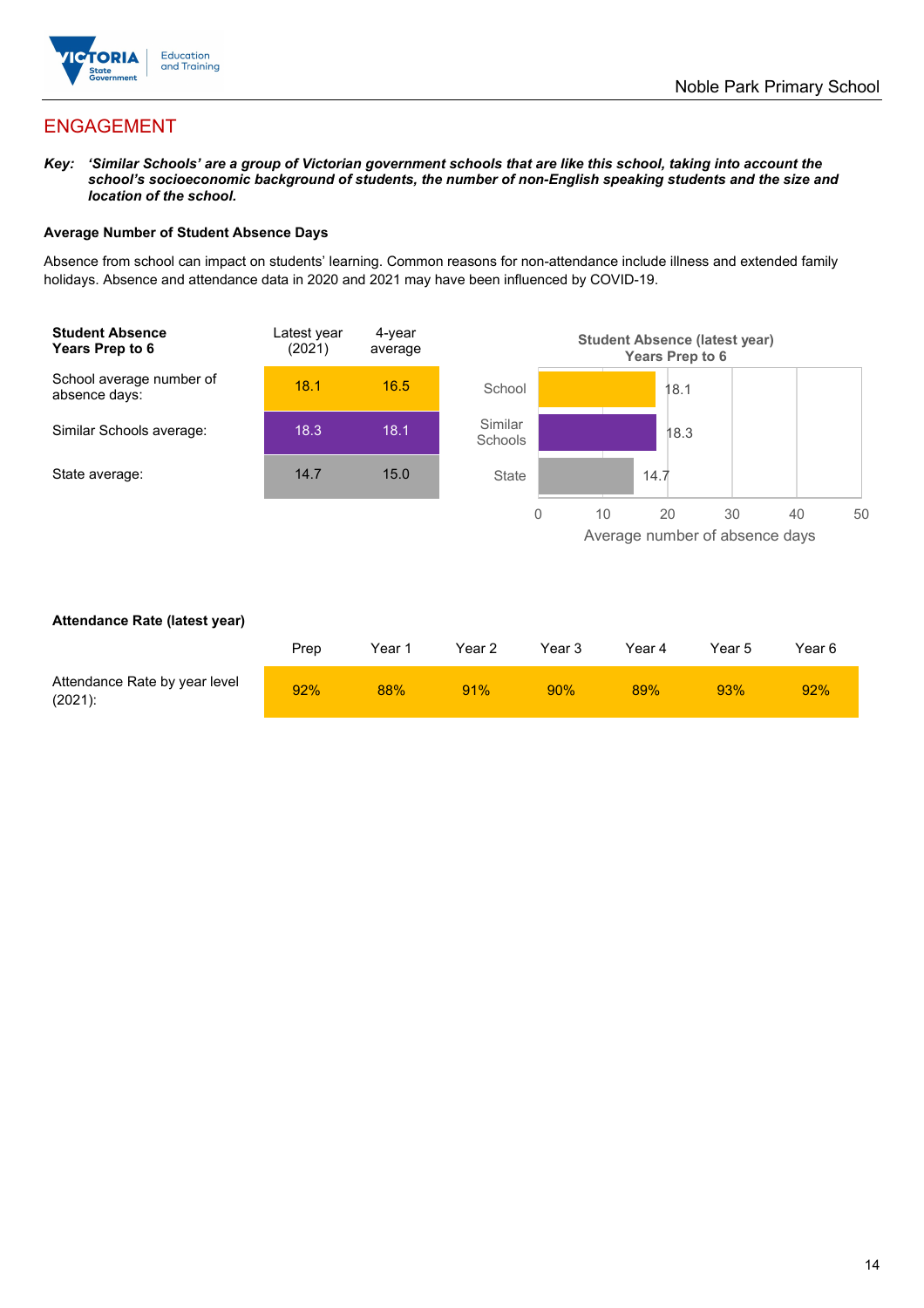

## WELLBEING

*Key: 'Similar Schools' are a group of Victorian government schools that are like this school, taking into account the school's socioeconomic background of students, the number of non-English speaking students and the size and location of the school.*

#### **Student Attitudes to School – Sense of Connectedness**

The percent endorsement on Sense of Connectedness factor, as reported in the Attitudes to School Survey completed annually by Victorian government school students, indicates the percent of positive responses (agree or strongly agree).



*Due to lower participation rates, differences in the timing of the survey/length of survey period and the general impact of Covid19 across 2020 and 2021, data are often not comparable with previous years or within similar school groups. Care should be taken when interpreting these results.*



#### **Student Attitudes to School – Management of Bullying**

The percent endorsement on Management of Bullying factor, as reported in the Attitudes to School Survey completed annually by Victorian government school students, indicates the percent of positive responses (agree or strongly agree).

| <b>Management of Bullying</b><br>Years 4 to 6 | Latest year<br>(2021) | 4-year<br>average |  |
|-----------------------------------------------|-----------------------|-------------------|--|
| School percent endorsement:                   | 75.8%                 | 81.0%             |  |
| Similar Schools average:                      | 80.2%                 | 80.8%             |  |
| State average:                                | 78.4%                 | 79.7%             |  |

*Due to lower participation rates, differences in the timing of the survey/length of survey period and the general impact of Covid19 across 2020 and 2021, data are often not comparable with previous years or within similar school groups. Care should be taken when interpreting these results.*

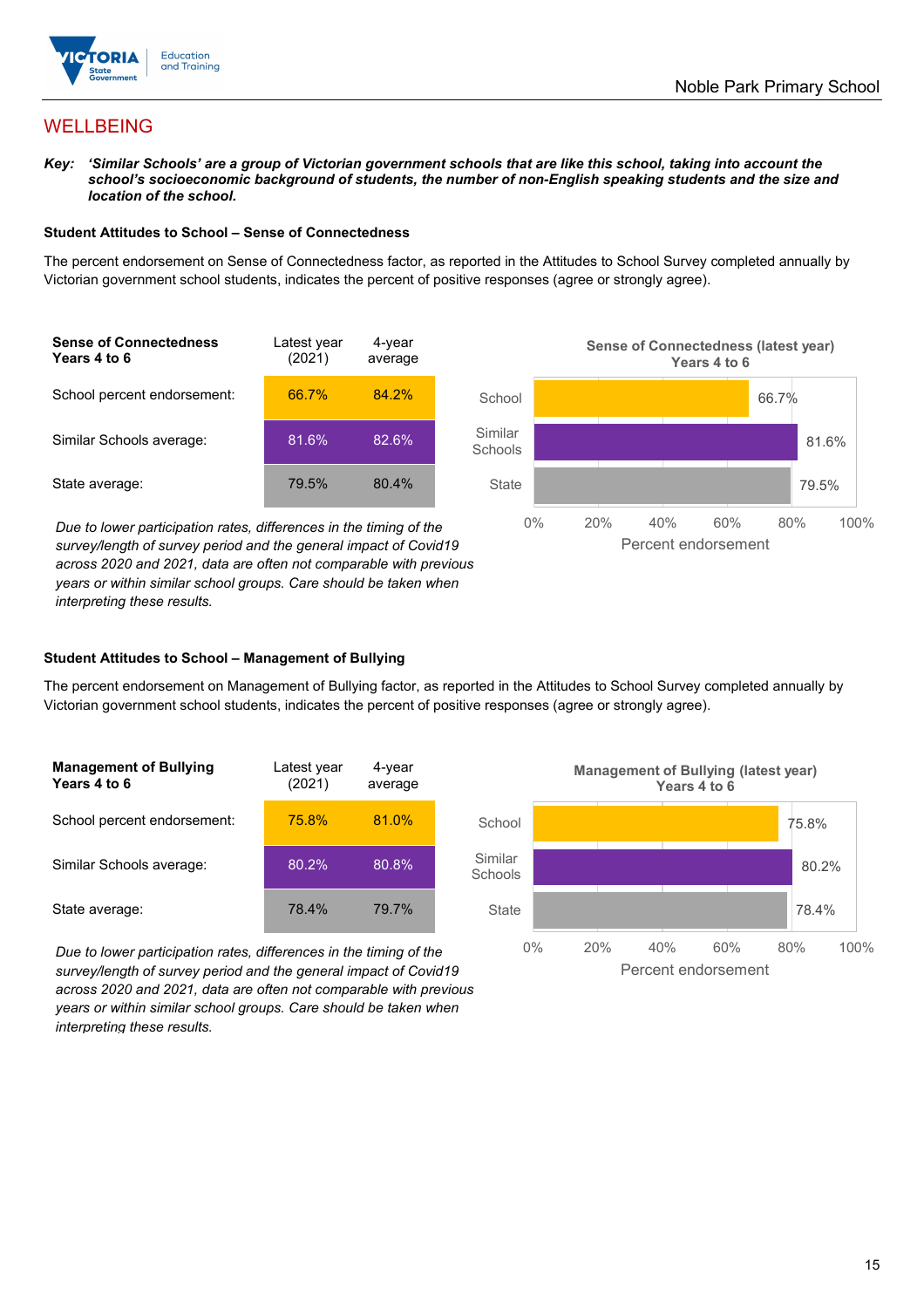

# **Financial Performance and Position**

FINANCIAL PERFORMANCE - OPERATING STATEMENT SUMMARY FOR THE YEAR ENDING 31 DECEMBER, 2021

| <b>Revenue</b>                  | <b>Actual</b> |
|---------------------------------|---------------|
| <b>Student Resource Package</b> | \$3,436,833   |
| Government Provided DET Grants  | \$578,428     |
| Government Grants Commonwealth  | \$9,446       |
| Government Grants State         | \$0           |
| <b>Revenue Other</b>            | \$1,971       |
| <b>Locally Raised Funds</b>     | \$89,421      |
| <b>Capital Grants</b>           | \$0           |
| <b>Total Operating Revenue</b>  | \$4,116,098   |

| Equity <sup>1</sup>                                 | <b>Actual</b> |
|-----------------------------------------------------|---------------|
| Equity (Social Disadvantage)                        | \$926,399     |
| Equity (Catch Up)                                   | \$0           |
| <b>Transition Funding</b>                           | \$0           |
| Equity (Social Disadvantage - Extraordinary Growth) | \$0           |
| <b>Equity Total</b>                                 | \$926,399     |

| <b>Expenditure</b>                    | <b>Actual</b> |
|---------------------------------------|---------------|
| Student Resource Package <sup>2</sup> | \$3,624,717   |
| Adjustments                           | \$0           |
| <b>Books &amp; Publications</b>       | \$3,658       |
| Camps/Excursions/Activities           | \$41,085      |
| <b>Communication Costs</b>            | \$3,515       |
| Consumables                           | \$51,907      |
| Miscellaneous Expense <sup>3</sup>    | \$376,156     |
| <b>Professional Development</b>       | \$10,873      |
| Equipment/Maintenance/Hire            | \$77,279      |
| <b>Property Services</b>              | \$57,333      |
| Salaries & Allowances <sup>4</sup>    | \$34,137      |
| <b>Support Services</b>               | \$206,288     |
| Trading & Fundraising                 | \$51,175      |
| Motor Vehicle Expenses                | \$0           |
| <b>Travel &amp; Subsistence</b>       | \$3,242       |
| <b>Utilities</b>                      | \$19,534      |
| <b>Total Operating Expenditure</b>    | \$4,560,901   |
| <b>Net Operating Surplus/-Deficit</b> | ( \$444, 803) |
| <b>Asset Acquisitions</b>             | \$18,182      |

(1) The equity funding reported above is a subset of the overall revenue reported by the school.

(2) Student Resource Package Expenditure figures are as of 24 Feb 2022 and are subject to change during the reconciliation process.

(3) Miscellaneous Expenses include bank charges, administration expenses, insurance and taxation charges.

(4) Salaries and Allowances refers to school-level payroll.